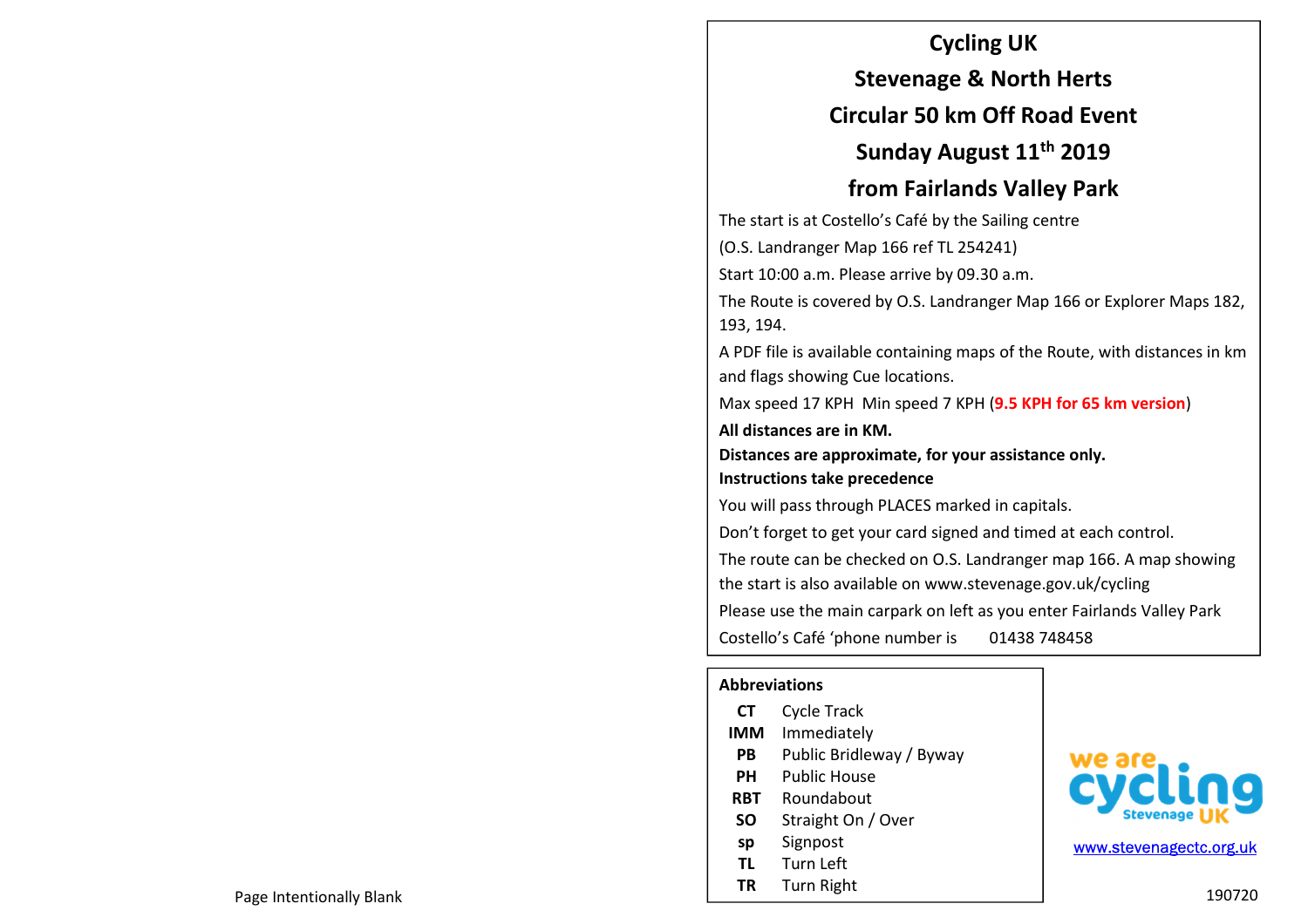| <b>Num</b> | Prev | Type                | Note                                                                                | <b>Dist</b> |
|------------|------|---------------------|-------------------------------------------------------------------------------------|-------------|
| 1.         | 0.0  | $\bullet$           | Start of route                                                                      | 0.0         |
| 2.         | 0.0  | $\leftarrow$        | TL onto CT to Six Hills Way underpass                                               | 0.0         |
| 3.         | 1.1  | $\leftarrow$        | TL on CT, through underpass                                                         | 1.1         |
| 4.         | 0.2  | →                   | TR on CT, then TR into WHOMERLEY WOOD.<br>Note - entrance is narrow & easy to miss! | 1.4         |
| 5.         | 0.2  | $\leftarrow$        | TL on trail, remain on main trail through wood                                      | 1.6         |
| 6.         | 0.8  | ←                   | TL at trail junction                                                                | 2.4         |
| 7.         | 0.1  | ←                   | Exit wood, TL onto CT, follow towards Roebuck                                       | 2.6         |
| 8.         | 1.1  | t                   | TR onto Roebuck Gate, then IMM TL onto<br><b>Hertford Rd</b>                        | 3.6         |
| 9.         | 0.5  | ∸                   | <b>TR</b> onto Kimbolton Crescent                                                   | 4.1         |
| 10.        | 0.1  | →                   | TR up verge onto trail by fence                                                     | 4.2         |
| 11.        | 0.8  | $\ddagger$          | TL onto PB, then TR onto Hertford Rd                                                | 5.0         |
| 12.        | 0.3  | ∸                   | TR through Cardiff Close to PB                                                      | 5.3         |
| 13.        | 0.6  | $\ddot{\mathbf{r}}$ | TR onto Watton Road, then TL onto PB                                                | 5.9         |
| 14.        | 1.0  | t                   | SO onto Bragbury Lane to DATCHWORTH                                                 | 6.9         |
| 15.        | 1.0  | ←                   | TL onto Raffin Green Lane                                                           | 7.9         |
| 16.        | 0.8  | N                   | <b>TR</b> onto PB                                                                   | 8.6         |
| 17.        | 1.1  | $\mathbf I$         | Take care crossing Watton Rd!                                                       | 9.7         |
| 18.        | 0.0  | t                   | SO over Watton Rd, up verge onto PB across field                                    | 9.7         |
| 19.        | 0.3  | <b>.</b>            | TR on PB after hedge, then TL onto Back Lane for<br>2.7 km in BRAMFIELD WOOD        | 10.0        |
| 20.        | 0.3  | ı                   | Loose rocks at bottom of hill!                                                      | 10.3        |
| 21.        | 2.5  | $\leftarrow$        | TL onto PB                                                                          | 12.8        |
| 22.        | 0.5  | t                   | SO over Gobions Lane to PB                                                          | 13.3        |
| 23.        | 0.8  | i                   | TL onto Main Rd                                                                     | 14.0        |

14.0 kilometers. +146/-176 meters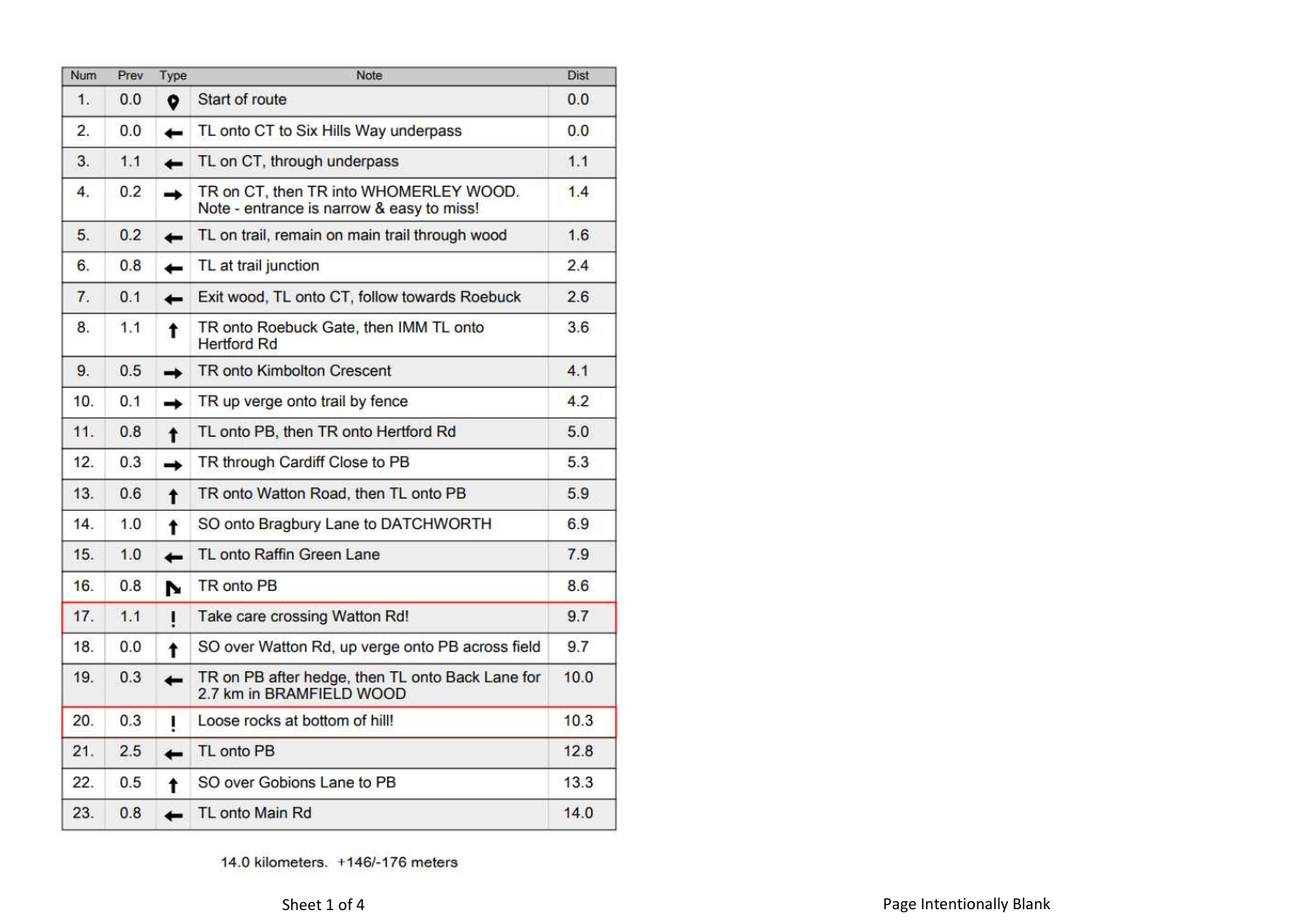# **Circular 50km Off Road Event**

| Num | Prev | Type                     | Note                                                                               | <b>Dist</b> |
|-----|------|--------------------------|------------------------------------------------------------------------------------|-------------|
| 47. | 0.1  | →                        | TR to central reservation, then TR and IMM TL to<br>Castle St and pelican crossing | 25.2        |
| 48. | 0.2  | ı                        | Pelican crossing, busy road!                                                       | 25.4        |
| 49. | 0.0  | $\ddagger$               | TR on cyclepath, TL onto West St                                                   | 25.5        |
| 50. | 0.5  | $\rightarrow$            | TR on track towards Cole Green Way                                                 | 25.9        |
| 51. | 0.2  | $\rightarrow$            | TR at gate, onto Cole Green Way CT                                                 | 26.2        |
| 52. | 0.2  | $\rightarrow$            | R at CT junction, follow for 5.9 km                                                | 26.4        |
| 53. | 2.1  | $\ddagger$               | SO over lane and continue on CT                                                    | 28.5        |
| 54. | 3.8  | ∸                        | SO over Cole Green Lane and IMM TR onto CT<br>for 1.6 km in WELWYN GARDEN CITY     | 32.3        |
| 55. | 1.5  | t                        | 2nd exit at 1st RBT, IMM 2nd exit at 2nd RBT<br>onto Herns Lane, TL onto Daniells  | 33.9        |
| 56. | 0.6  | $\rightarrow$            | SO onto CT. Caution - loose surface.<br>TR on CT and through underpass             | 34.5        |
| 57. | 0.8  | ←                        | TL on CT after Lagoon                                                              | 35.2        |
| 58. | 0.2  | t                        | TR onto Crookhams, TL onto Pond Field, TL onto<br>Lombards, TR onto Sloansway      | 35.4        |
| 59. | 0.6  | $\ddagger$               | TR onto Haldens, TL at roundabout onto Blythway                                    | 36.0        |
| 60. | 0.3  | $\ddagger$               | TR onto The Swallows, then TL to path                                              | 36.3        |
| 61. | 0.2  | t                        | TL then TR on path                                                                 | 36.5        |
| 62. | 0.2  | $\overline{\phantom{0}}$ | TL onto Hertford Rd in DIGSWELL                                                    | 36.7        |
| 63. | 0.2  | $\rightarrow$            | TR onto Harmer Green Lane, TR onto PB                                              | 36.9        |
| 64. | 0.5  | ←                        | TL at PB junction, to Pennyfathers Lane                                            | 37.4        |
| 65. | 0.9  | t                        | TL onto Pennyfathers Lane, TR onto Harmer<br>Green Lane                            | 38.3        |
| 66. | 0.6  | $\leftarrow$             | TL onto PB, into HARMERGREEN WOOD                                                  | 38.9        |
| 67. | 0.1  | t                        | TL at PB junction, then TR at PB junction                                          | 39.1        |
| 68. | 0.4  | →                        | TR at PB junction                                                                  | 39.4        |

| <b>Num</b> | Prev | Type             | Note                                                                                                       | <b>Dist</b> |
|------------|------|------------------|------------------------------------------------------------------------------------------------------------|-------------|
| 69.        | 1.0  | $\ddagger$       | SO onto Robbery Bottom Lane, then onto<br><b>Bridgers Path</b>                                             | 40.5        |
| 70.        | 0.6  | t                | TR onto Mardley Hill, TL onto Heath Rd to<br><b>MARDLEYHEATH</b>                                           | 41.1        |
| 71.        | 0.5  | →                | TR onto PB in Mardleyheath, then IMM TL. TR at<br>PB junction                                              | 41.7        |
| 72.        | 0.4  | →                | SO at PB junction, exit wood & IMM TR beside<br>field                                                      | 42.1        |
| 73.        | 0.6  | $\pmb{\uparrow}$ | TR onto Bridge Rd, TR onto Mardley Hill, TL onto<br>New Rd in WOOLMER GREEN                                | 42.7        |
| 74.        | 1.4  | $\leftarrow$     | TL at New Rd junction, TL onto Baines Lane (sp)<br>Datchworth), TL onto Bragbury Lane (sp Bragbury<br>End) | 44.1        |
| 75.        | 0.9  | $\ddagger$       | SO onto PB                                                                                                 | 45.0        |
| 76.        | 0.9  | →                | <b>TR</b> onto Watton Road                                                                                 | 45.9        |
| 77.        | 0.5  | $\ddagger$       | TR onto Blenheim Way, TL onto Kenilworth Close,<br>TL onto CT through underpass in STEVENAGE               | 46.4        |
| 78.        | 0.7  | ←                | TL at CT junction                                                                                          | 47.1        |
| 79.        | 0.6  | $\ddagger$       | TR on CT, TL on CT, through Ridlins Wood to<br>Gressley Way CT for 1.4 km                                  | 47.6        |
| 80.        | 2.2  | $\rightarrow$    | TR onto Jackdaw Close                                                                                      | 49.8        |
| 81.        | 0.3  | ←                | TL onto CT to underpass                                                                                    | 50.1        |
| 82.        | 0.7  | ←                | TL on CT, TR on CT                                                                                         | 50.7        |
| 83.        | 0.7  | v                | <b>Finish at Costello's Cafe</b>                                                                           | 51.4        |
| 84.        | 0.0  | ۰                | End of route                                                                                               | 51.4        |

14.3 kilometers. +150/-64 meters

12.0 kilometers. +132/-114 meters